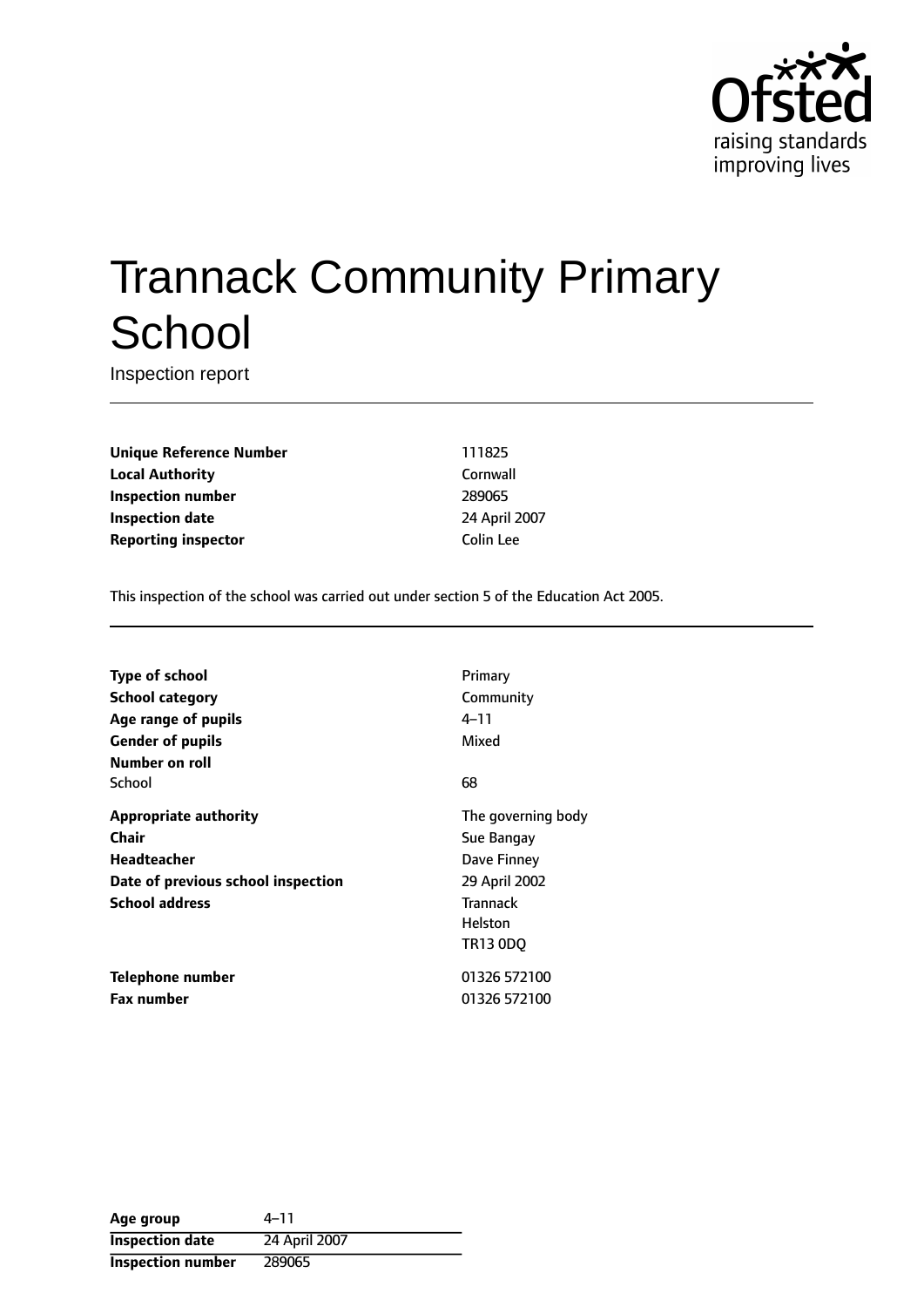.

© Crown copyright 2007

#### Website: www.ofsted.gov.uk

This document may be reproduced in whole or in part for non-commercial educational purposes, provided that the information quoted is reproduced without adaptation and the source and date of publication are stated.

Further copies of this report are obtainable from the school. Under the Education Act 2005, the school must provide a copy of this report free of charge to certain categories of people. A charge not exceeding the full cost of reproduction may be made for any other copies supplied.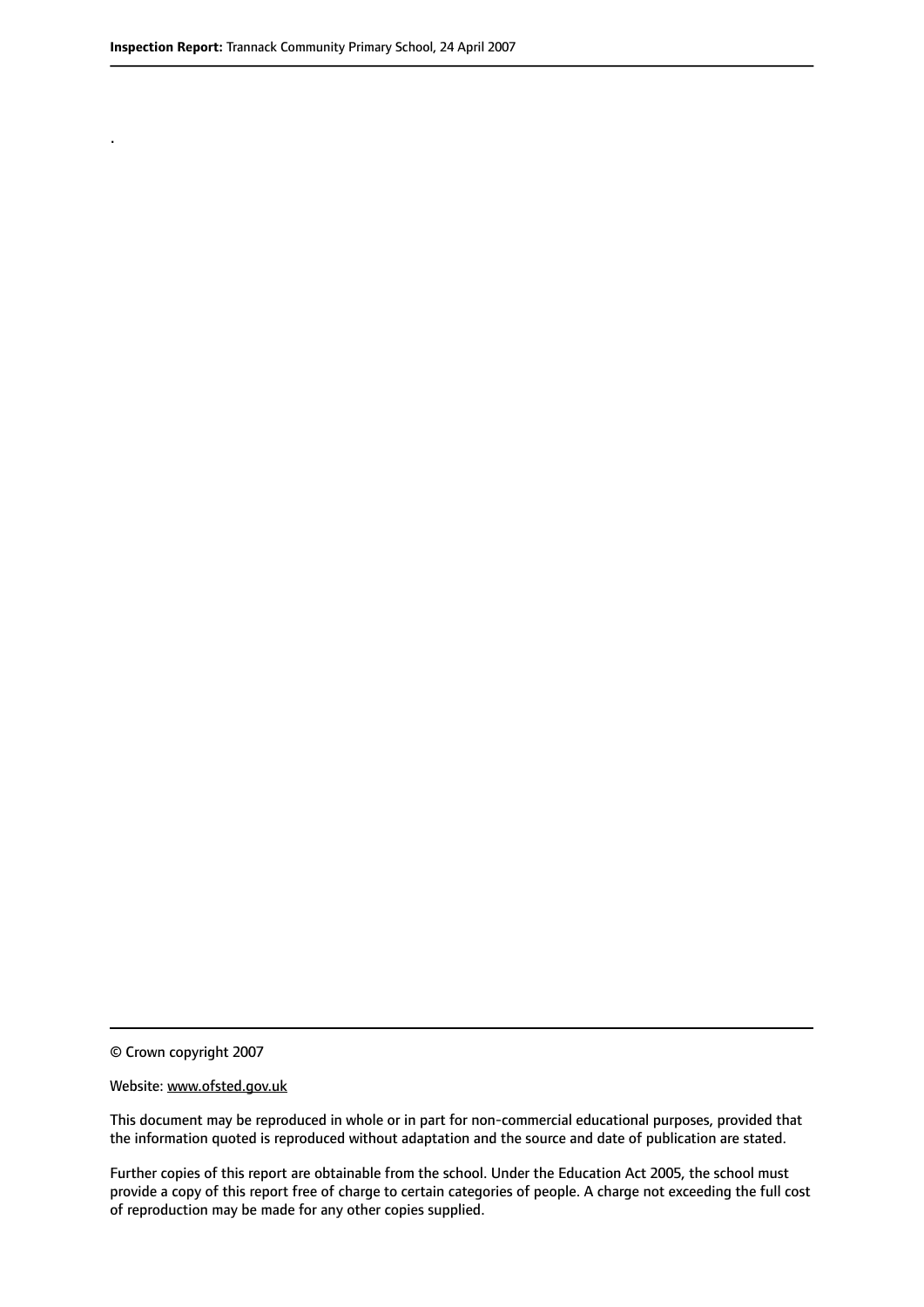# **Introduction**

The inspection was carried out by two Additional Inspectors.

#### **Description of the school**

This is a small rural school with rising numbers of pupils. Most pupils live outside the catchment area, travelling from the nearby town of Helston and neighbouring villages. All the pupils are from White British backgrounds. They are taught in three mixed-age classes. The percentage of pupils known to be eligible for free school meals is below average. The percentages of pupils with learning difficulties or disabilities, and of pupils with a statement of special educational need, are above average. The current headteacher retires at the end of this term.

#### **Key for inspection grades**

| Grade 1 | Outstanding  |
|---------|--------------|
| Grade 2 | Good         |
| Grade 3 | Satisfactory |
| Grade 4 | Inadequate   |
|         |              |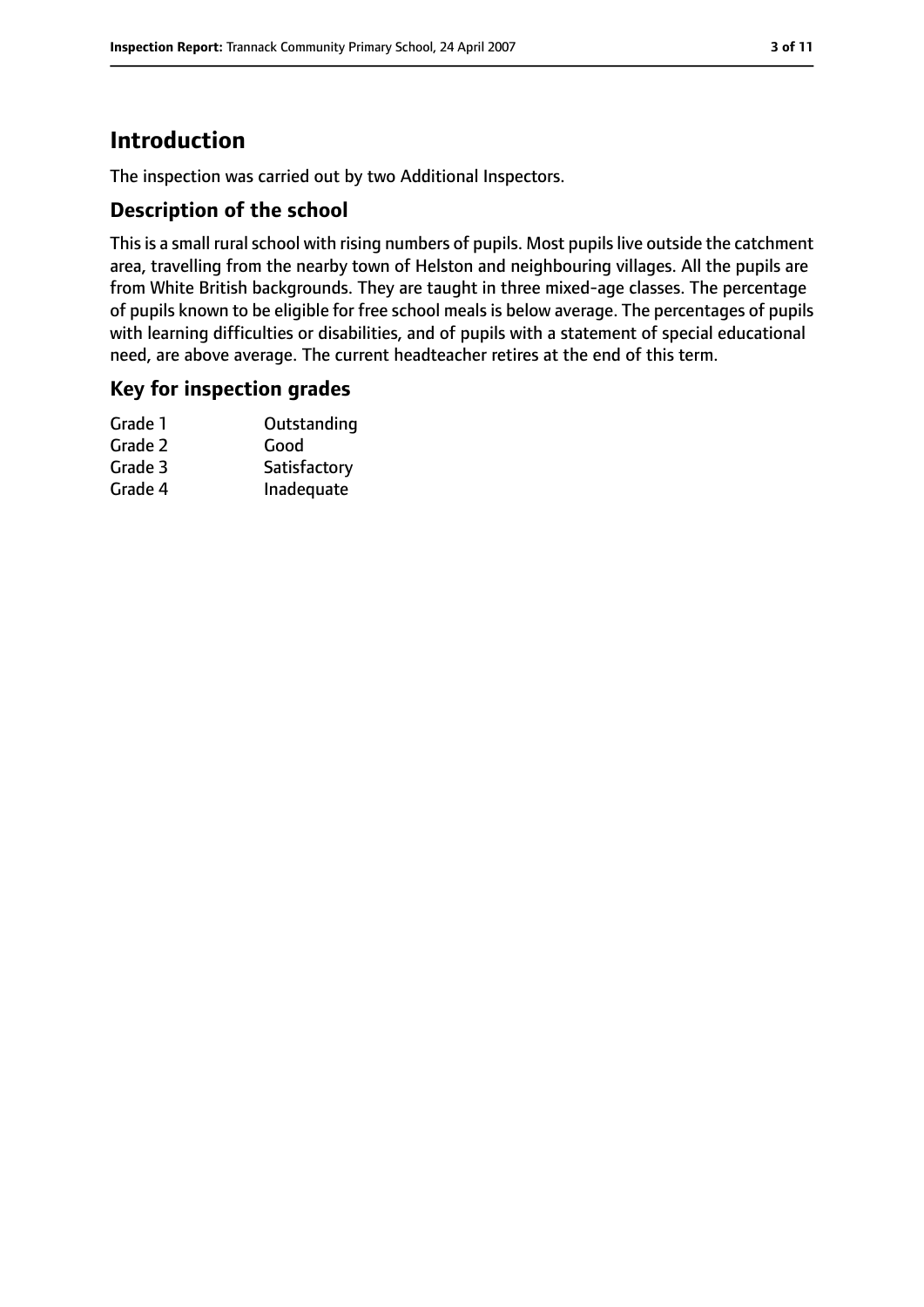# **Overall effectiveness of the school**

#### **Grade: 2**

The school provides a good education and has several outstanding features. Pupils' enjoyment of all that they do at school is reflected in a happy, family atmosphere where learning is fun and everyone cares for everyone else. This was referred to repeatedly during the inspection by parents, carers and the pupils themselves. One parent's comment that 'Trannack School is a very special place' sums up how so many of them feel.

Pupils achieve well academically and their personal development is outstanding. They start with expected levels of attainment when they enter Reception and progress well through the year groups to reach above average standards in English, mathematics and science when they leave Year 6. Pupils with learning difficulties or disabilities achieve well because they receive a high quality of support, not just from staff but from other pupils as well. Pupils' relationships with one another are exceptional, as is their behaviour.

Care, guidance and support are outstanding. This is because the high levels of care and concern for each pupil shown by all staff apply equally to pastoral provision and to the educational guidance that teachers give through their feedback, marking and target setting to help pupils' academic progress.

Teaching and learning are good. Pupils like the challenge in their work, which is matched well to their abilities. The different staffing arrangements for each of the three classes work well because there is good liaison between teachers about pupils' progress and any needs that arise. Provision for the Foundation Stage has improved since the last inspection and is now good. There is a stimulating curriculum for Key Stages 1 and 2 in which each subject is planned thoroughly, although literacy and numeracy skills are insufficiently reinforced in othersubjects. There are excellent opportunities for additional learning activities outside the school day.

Good leadership and management make this an improving school with a good capacity to do even better. The headteacher's quiet, unassuming, very effective leadership motivates all members of the school community to participate with him for the good of the school. The collective determination to improve provision has eradicated past weaknesses in pupils' achievement and is accelerating their progress. Strategies recently introduced, such as refinements to the ways in which pupils' progress is tracked and their work is assessed, are not yet consistently evaluated to ensure that their impact on achievement is maintained.

## **What the school should do to improve further**

- Plan in more detail the opportunities for literacy and numeracy skills to be developed in other subjects.
- Ensure that information from assessment is constantly used to check pupils' progress and their improvement of achievement.

# **Achievement and standards**

#### **Grade: 2**

Children in the Foundation Stage make good progress and generally exceed the national standards expected by the end of the Reception year in all areas of learning. Performance in national tests and assessments for Year 2, which dropped for several years, rose in 2006 and the improvement is being maintained by the current Year 2 pupils. Their standards are good, being above average in reading, writing and mathematics. In the school as a whole, standards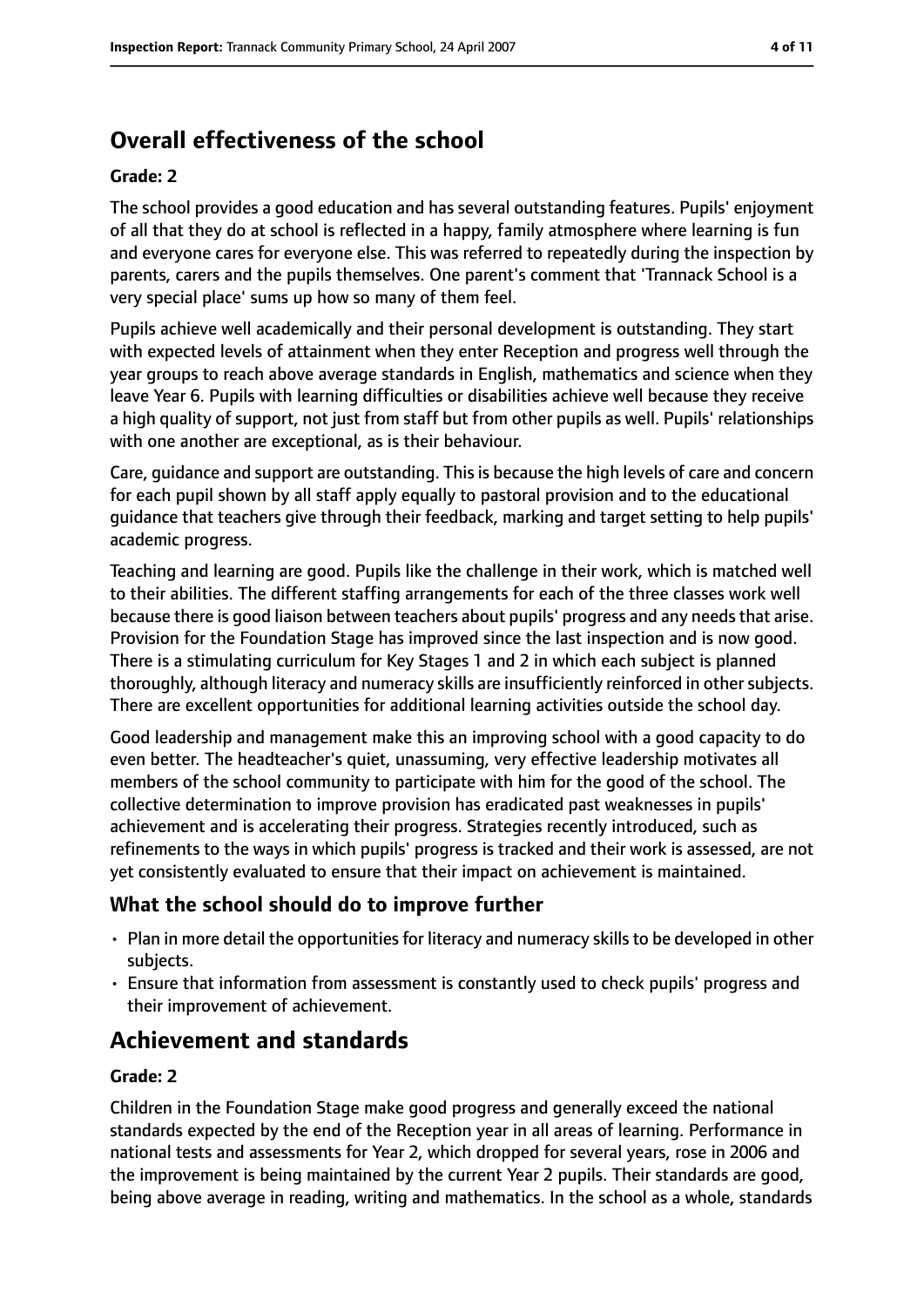in mathematics fell behind English and science. Good teaching and effective curriculum development by the subject leader have raised the standards in mathematics to above average levels. Standards in problem solving are lower than other aspects of the subject but they are being improved well.

In the past, Year 6 standards were not high enough and pupils made insufficient progress. This has been corrected this year because there is better tracking of progress based on improved strategies for assessment and more effective use of target setting. Standards in Year 6 are now above average in English and mathematics, and well above average in science.

# **Personal development and well-being**

#### **Grade: 1**

Personal development and well-being are outstanding. Pupils show very positive attitudes to lessons and all other aspects of school life. Their moral and social development is excellent, while spiritual and cultural development is good. Pupils show high levels of respect for the views of others. Attendance is good for most pupils but the overall level is no better than satisfactory because a few pupils have extended periods of illness.

Pupils have excellent knowledge and understanding of how to stay healthy as a result of the school's strong emphasis on the importance of regular exercise and healthy eating. They have a very thorough awareness of keeping safe in and out of school. They show genuine concern for others, for example, when older pupils look after the youngest. The school has a strong sense of community and the pupils make a good contribution to school life. Whilst older pupils have a range of responsibilities to assist the smooth running of the school, a pupil told an inspector observing morning playtime that 'we all have a responsibility to make sure everyone is happy at playtime.' Pupils' mature social skills and their good basic literacy and numeracy skills mean they are well prepared for future education and eventual economic well-being.

# **Quality of provision**

## **Teaching and learning**

## **Grade: 2**

Teachers' enthusiasm and professionalism develop a love of learning in pupils. Teachers explain exactly what they expect pupils to learn and provide tasks matched closely to pupils' needs, making them confident about tackling their work. Assessment procedures have recently been improved well and teachers are using this information effectively to set pupils specific targets for the next stage in their learning. This contributes to a good quality of learning and is improving achievement. Pupils sustain concentration because they are interested in their work. Pupils responded well at the end of a Year 5/6 lesson when a pupil said, 'I hope I persuaded you' after reading his letter to a newspaper editor about reasons for saving the environment.

Teaching of children in the Foundation Stage is based on thorough planning of activities to meet the children's needs. This results in good achievement and a smooth transition into Year 1 work. There is specialist teaching of subjects in Key Stage 2 that is effective because all of the teachers are alert to the pupils' progress. Lesson planning is inconsistent, varying in its format and thoroughness. Planning does not identify links between subjects to show how a literacy skill is to be practised in another subject.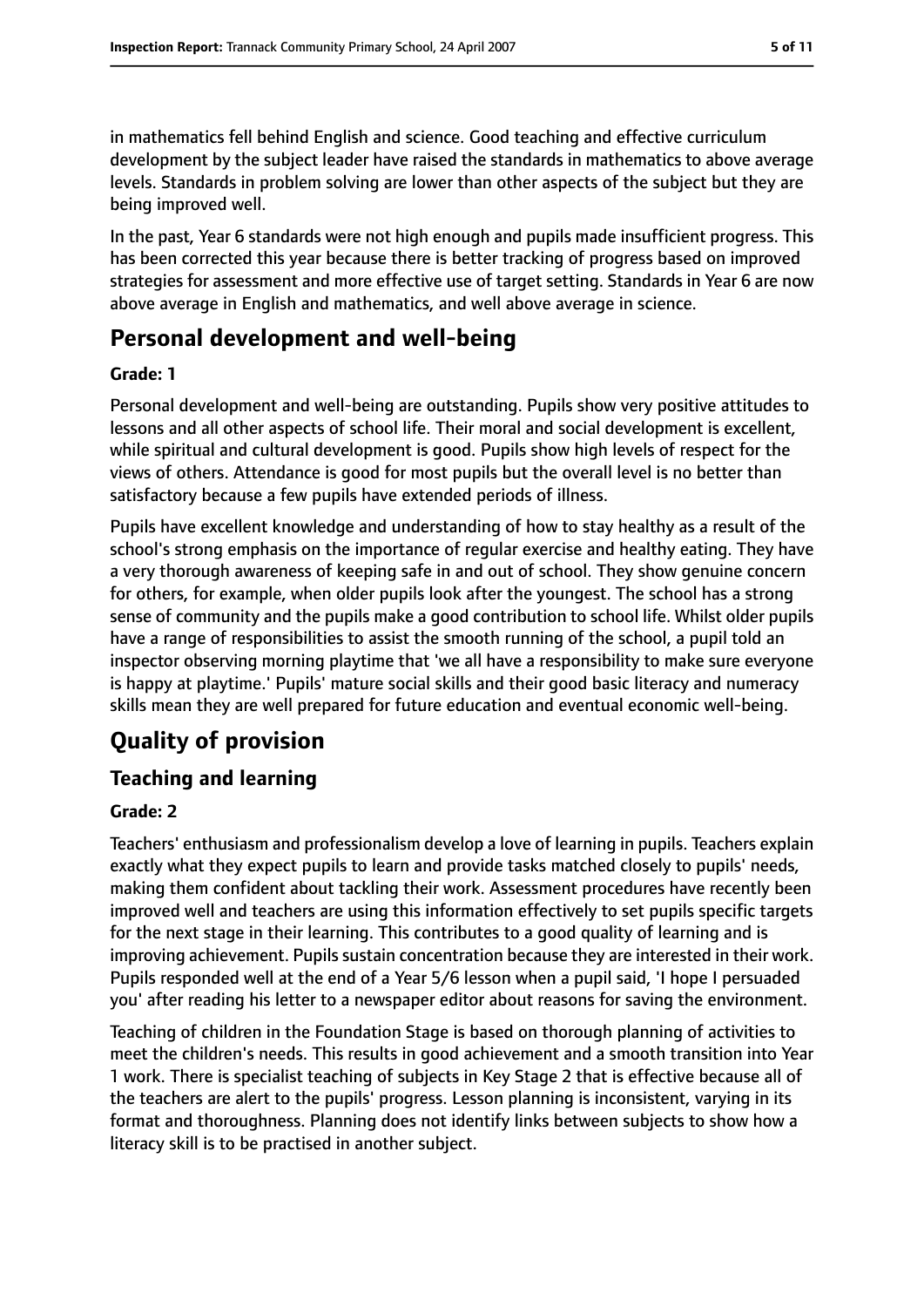## **Curriculum and other activities**

#### **Grade: 2**

Children in the Foundation Stage love coming to school because best use is made of the limited space available and there is a good range of learning opportunities, including purposeful play. In Key Stages 1 and 2, a strong and effective emphasis is given to the development of pupils' core skills in literacy and numeracy lessons. In addition, the school also takes care to provide a broad range of worthwhile learning experiences. For example, first-rate opportunities are provided in music and sport, and excellent use is made of the very good outdoor facilities to stimulate learning in science and geography in particular. Pupils also benefit from very good provision for their personal development, including regular opportunities to talk about their feelings. Good use is made of information and communication technology (ICT) to support pupils' work in other subjects. In contrast, there is insufficient planning of opportunities for literacy and numeracy skills to be developed across the curriculum.

The curriculum is enriched by a very wide range of educational visits, visitors and school clubs. These are greatly enjoyed by pupils.

#### **Care, guidance and support**

#### **Grade: 1**

The staff know the pupils very well and the school works effectively with parents so that pupils' needs are met. Parents are justifiably confident that their children are very well looked after at school and they appreciate the excellent home-school partnership that exists. Pupils feel safe and know that they can talk to staff if they have any worries. Child protection procedures are robust and all mandatory checks for safeguarding children are carried out. The school works very well with external agencies to provide support for pupils when this is required. Effective arrangements help children to settle into the Foundation Stage and prepare Year 6 pupils for their next stage of education. The school has improved its procedures for educational guidance considerably during the past year. These are now outstanding because they have clear impact on pupils' achievement, which is now good. Teachers mark pupils' work thoroughly and pupils also carry out self-assessments of their work, which they discuss with teachers. The pupils have a clear understanding of their achievements and of their targets for further improvement. Their progress is tracked carefully, targets are constantly being revised, and well-judged actions are taken to support any pupils who may be falling behind.

## **Leadership and management**

#### **Grade: 2**

The headteacher has vision and provides good quality leadership. He successfully manages the challenge of integrating the work of part-time staff so that they work to common aims. There is a strong teamwork approach and all contribute to ongoing planning for school improvement. By working together to develop more effective ways of checking on pupils' standards and progress, pupils' achievement is being driven upwards. The school knows itself well and its self-evaluation judgements are accurate. The governing body is fully involved in the day-to-day life of the school and has very effective strategies for monitoring its effectiveness. This is a significant improvement since the last inspection. The school has also made good improvements to the Foundation Stage. These developments indicate that the school has a good capacity for further improvement in the future.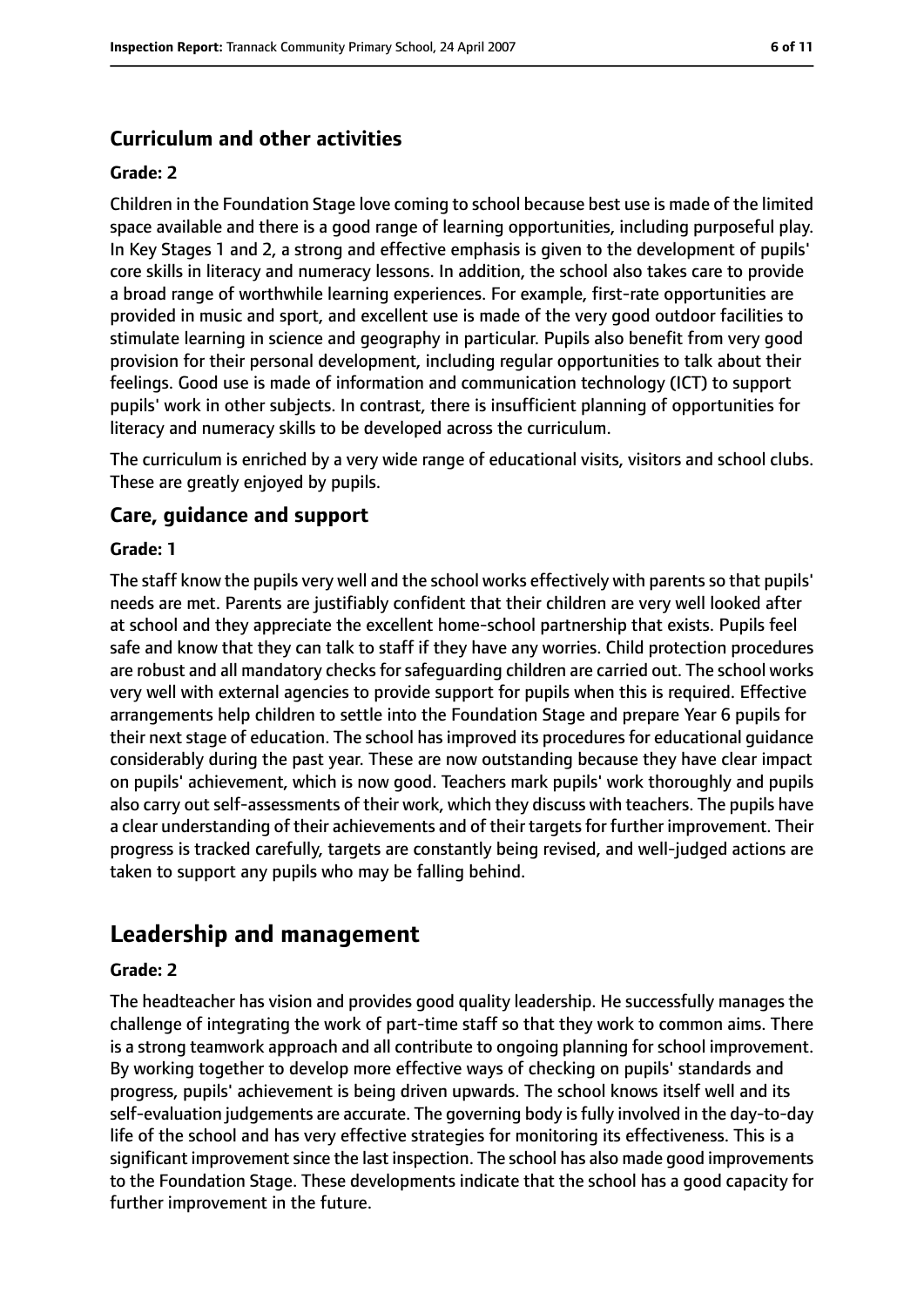All staff have several subject leadership responsibilities and carry these out effectively. They have regular opportunities to carry out monitoring and evaluation of teaching and learning in their subjects and provide useful feedback to colleagues. Lesson planning is not checked sufficiently to ensure that, where appropriate, lessons in different subjects are being used to extend pupils' learning of core skills. There has been recent improvement in the evaluation of pupils' achievement, which is used constructively to show where improvement can be made and the action necessary to achieve this. The improved standards and achievement in mathematics are one example of the effectiveness of these procedures.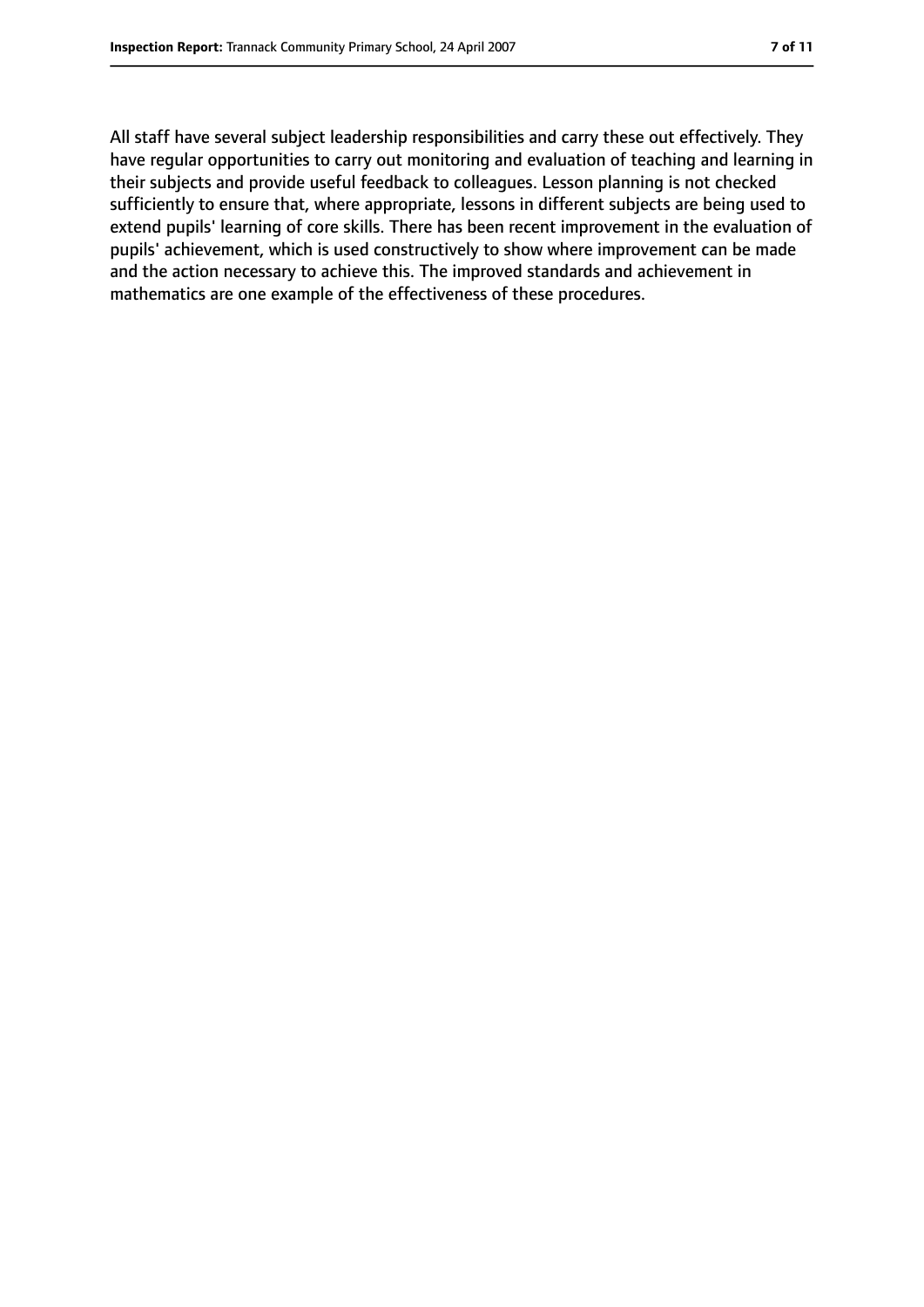**Any complaints about the inspection or the report should be made following the procedures set out in the guidance 'Complaints about school inspection', which is available from Ofsted's website: www.ofsted.gov.uk.**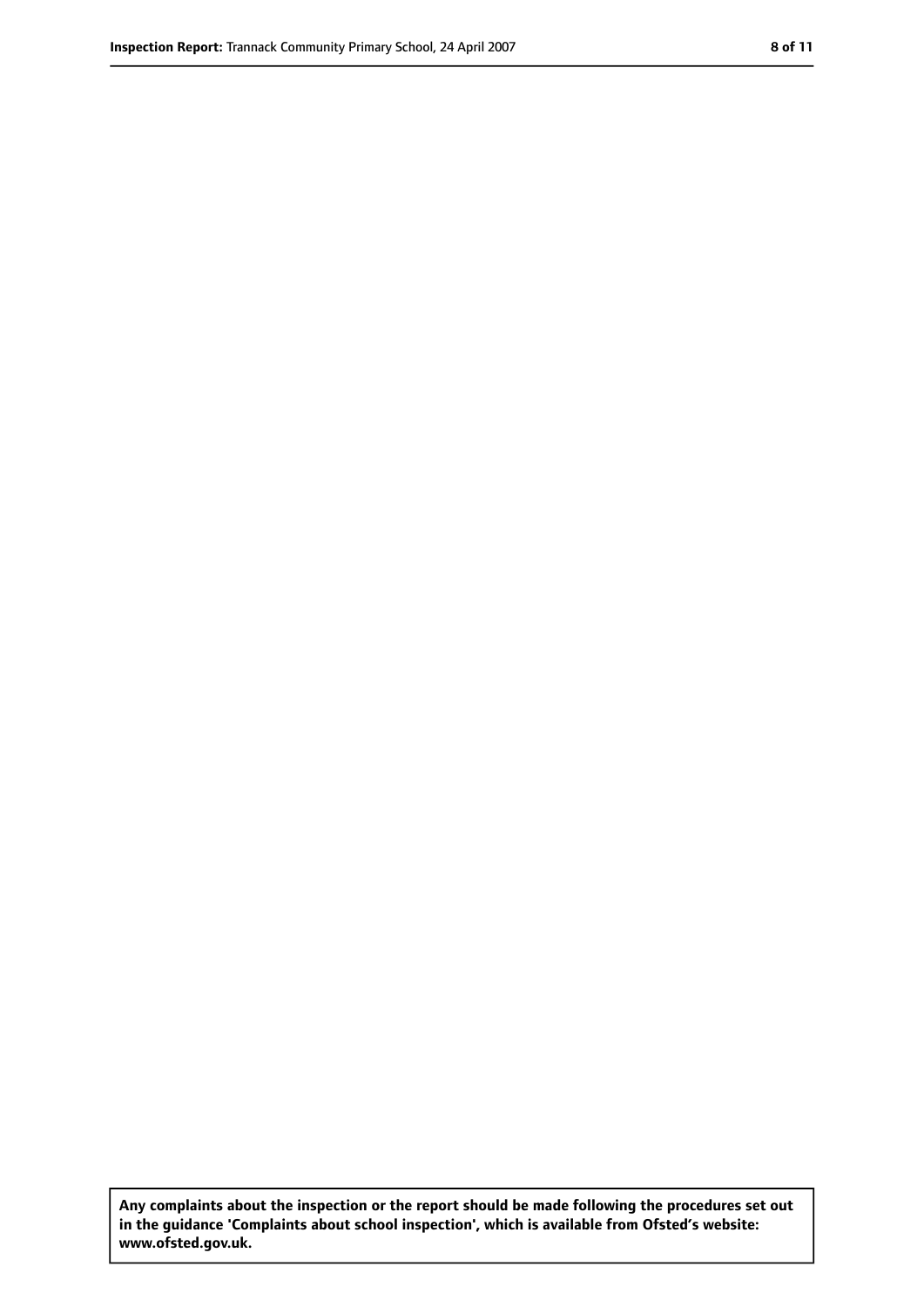#### **Annex A**

# **Inspection judgements**

| Key to judgements: grade 1 is outstanding, grade 2 good, grade 3 satisfactory, and grade 4 | <b>School</b>  |
|--------------------------------------------------------------------------------------------|----------------|
| inadequate                                                                                 | <b>Overall</b> |

## **Overall effectiveness**

| How effective, efficient and inclusive is the provision of education, integrated<br>care and any extended services in meeting the needs of learners? |     |
|------------------------------------------------------------------------------------------------------------------------------------------------------|-----|
| How well does the school work in partnership with others to promote learners'<br>well-being?                                                         |     |
| The quality and standards in the Foundation Stage                                                                                                    |     |
| The effectiveness of the school's self-evaluation                                                                                                    |     |
| The capacity to make any necessary improvements                                                                                                      |     |
| Effective steps have been taken to promote improvement since the last<br>inspection                                                                  | Yes |

## **Achievement and standards**

| How well do learners achieve?                                                                               |  |
|-------------------------------------------------------------------------------------------------------------|--|
| The standards <sup>1</sup> reached by learners                                                              |  |
| How well learners make progress, taking account of any significant variations between<br>groups of learners |  |
| How well learners with learning difficulties and disabilities make progress                                 |  |

## **Personal development and well-being**

| How good is the overall personal development and well-being of the<br>learners?                                  |  |
|------------------------------------------------------------------------------------------------------------------|--|
| The extent of learners' spiritual, moral, social and cultural development                                        |  |
| The behaviour of learners                                                                                        |  |
| The attendance of learners                                                                                       |  |
| How well learners enjoy their education                                                                          |  |
| The extent to which learners adopt safe practices                                                                |  |
| The extent to which learners adopt healthy lifestyles                                                            |  |
| The extent to which learners make a positive contribution to the community                                       |  |
| How well learners develop workplace and other skills that will contribute to<br>their future economic well-being |  |

## **The quality of provision**

| How effective are teaching and learning in meeting the full range of the<br>learners' needs?          |  |
|-------------------------------------------------------------------------------------------------------|--|
| How well do the curriculum and other activities meet the range of needs<br>and interests of learners? |  |
| How well are learners cared for, quided and supported?                                                |  |

 $^1$  Grade 1 - Exceptionally and consistently high; Grade 2 - Generally above average with none significantly below average; Grade 3 - Broadly average to below average; Grade 4 - Exceptionally low.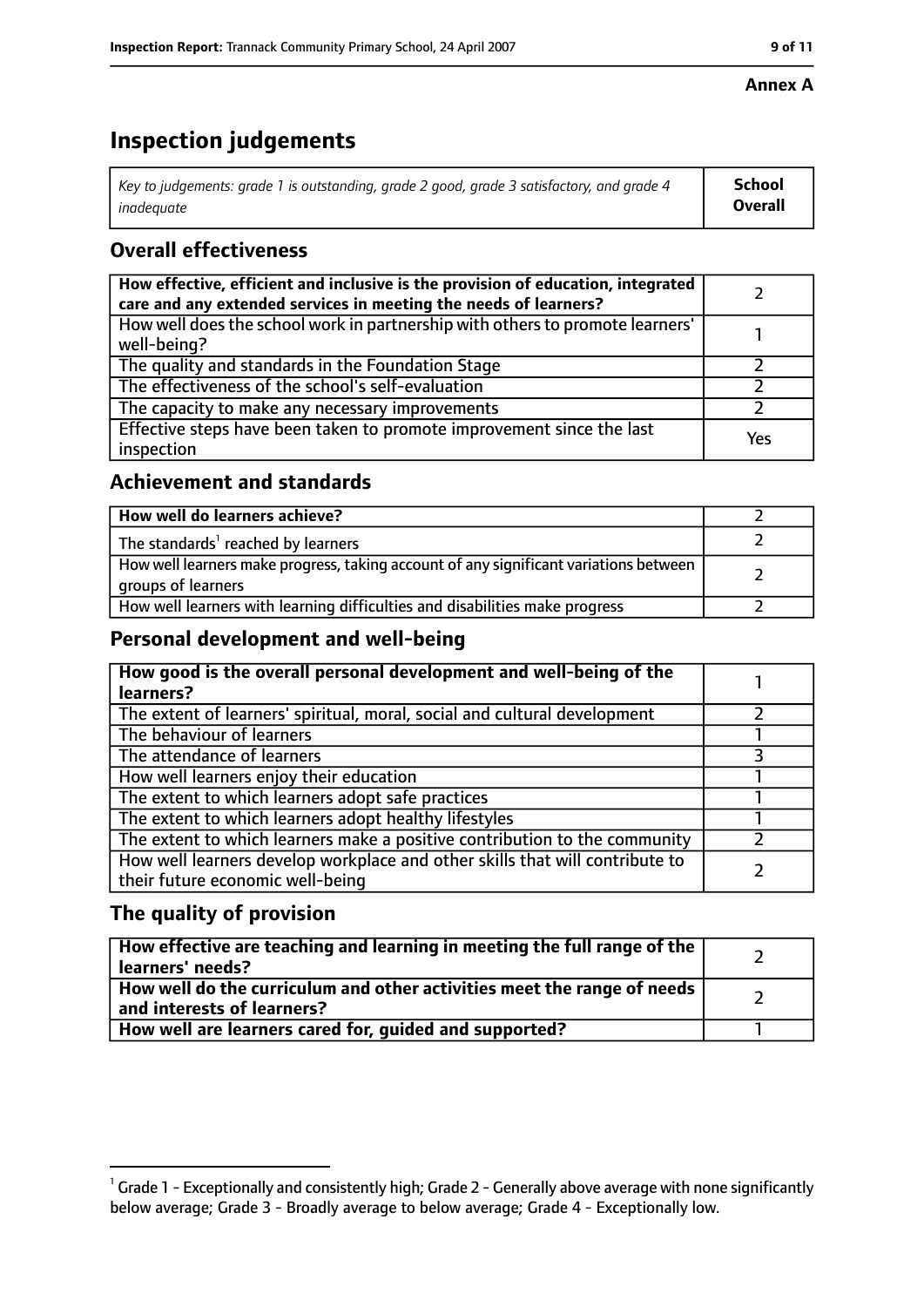#### **Annex A**

# **Leadership and management**

| How effective are leadership and management in raising achievement<br>and supporting all learners?                                              |           |
|-------------------------------------------------------------------------------------------------------------------------------------------------|-----------|
| How effectively leaders and managers at all levels set clear direction leading<br>to improvement and promote high quality of care and education |           |
| How effectively performance is monitored, evaluated and improved to meet<br>challenging targets                                                 |           |
| How well equality of opportunity is promoted and discrimination tackled so<br>that all learners achieve as well as they can                     |           |
| How effectively and efficiently resources, including staff, are deployed to<br>achieve value for money                                          |           |
| The extent to which governors and other supervisory boards discharge their<br>responsibilities                                                  | 7         |
| Do procedures for safequarding learners meet current government<br>requirements?                                                                | Yes       |
| Does this school require special measures?                                                                                                      | <b>No</b> |
| Does this school require a notice to improve?                                                                                                   | No        |